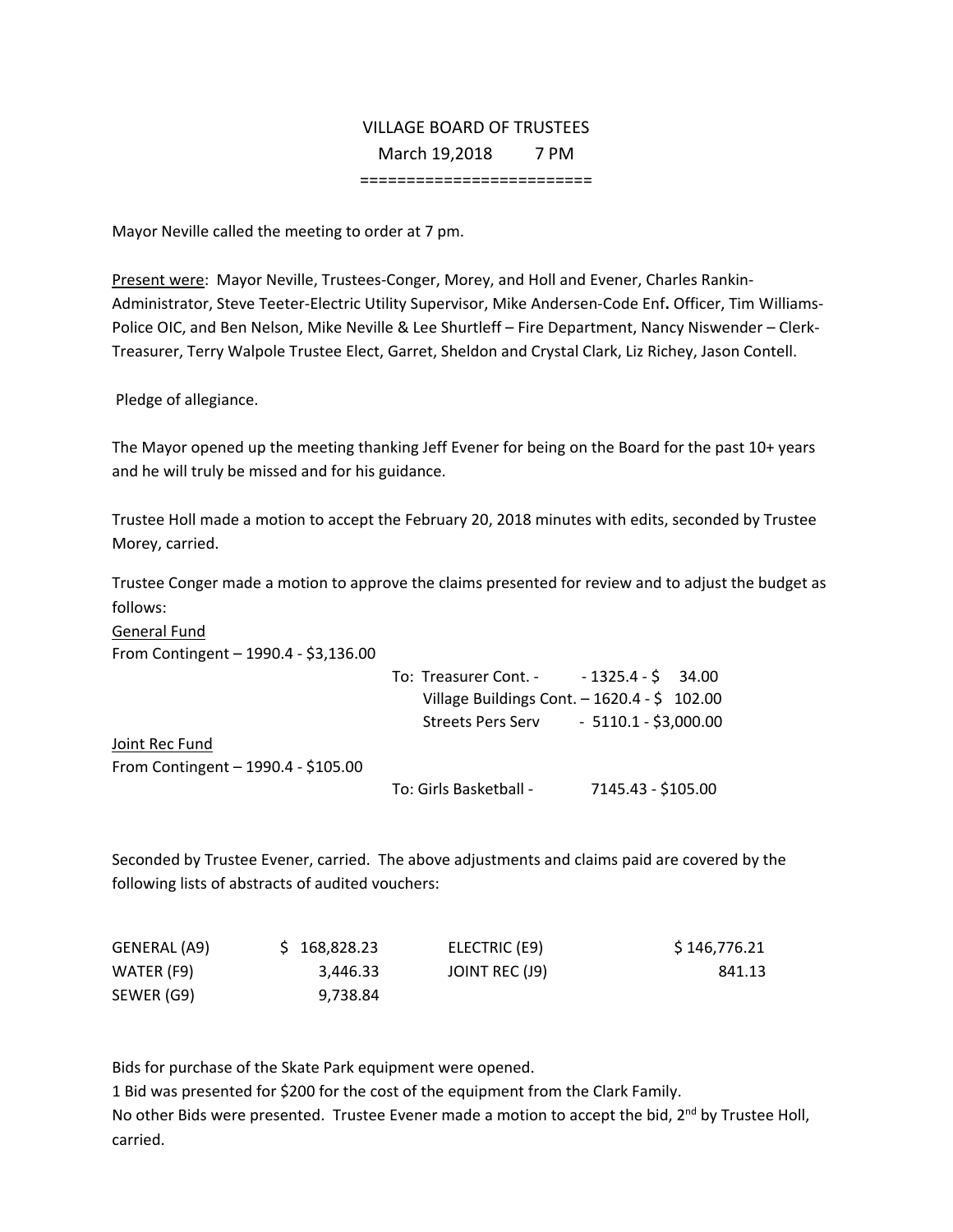## **Department Reports:**

**Police Department‐** Chief Williams reported – 415 calls for the year. Someone has been going through cars on Elm Street. Notice to keep vehicles locked. Officer Keegan is back from medical leave. Spring Fire Arms training will be held by the end of April or sooner. Training will be done with quick clot and tourniquet usage and updating policies.

**Joint Recreation‐** Trustee Conger reported – Youth Basketball is done for the season, Dave Dykeman is retiring, Youth Wrestling has 14 participants (2 girls) Coaches Lockwood and Brockway, Cabin Fever made \$461 and had approx. 560 people attend this year, Zumba was cancelled as the instructor broke her arm, Babysitting class had 13 attendees, Youth Baseball/Softball registration is open and track should be starting the end of April or beginning of May. Summer Camp preview program is set for April 27<sup>th</sup> at the Elementary School.

The Summer Programing has begun. 99% of the concerts are booked (Jennifer Jones is negotiating a price for the final one) Lifeguards positions have been posted. Girl Scout sponsored National Night out is set for August 7<sup>th</sup>.

**Groton Youth Services‐** Annual report‐140 kids were impacted – with duplicates there were 437 in programs. Rural youth services held a Winter Olympics in Danby– 6 Groton kids went. 6 Girls went to the SU Game; Girls Venture went to Seneca Falls Museum.

**Sewer‐** Trustee Morey reported‐ A motor had air valves replaced and press parts installed and it is up and running. Pall Corp has more trailers in for cleaning.

**Electric –** Administrator Rankin reported – PSC has a special rider to allow us to charge a higher rate to facilities using 400+ amps. Rate should be approved today. IEEP is offering a \$200 rebate for anyone putting in solar.

Suprv. Teeter reported – NYS Lineman Safety Training Inspection in last Thursday to test gloves/blankets. All pretty good – 1 glove needed replacement.

A new pole and transformer have been installed at Scott Pinney's (bit‐coin) location.

Street lights were installed on Clark Street from the cemetery to the vault.

We have been getting caught up on tree trimming. Last week we attended Engineering workshop for 2 days. We have been helping with snow plowing and helped at Sewer plant to install a pressure relief valve.

**DPW‐** Supv Shurtleff reported‐ They have been plowing and salting on a regular basis, although it should be winding down they brought in another 110 tons in due to the weather. New water service was installed at 778 Elm St. We completed 3 tons of cold patching all around the Village which will need to be redone due to the weather. We repaired the plumbing for the orthophosphate at Conger Wells. We installed a catch basin and pipe at the Village garage which has been needed for several years. We have been working on general maintenance to equipment and getting the sweeper ready for spring clean-up.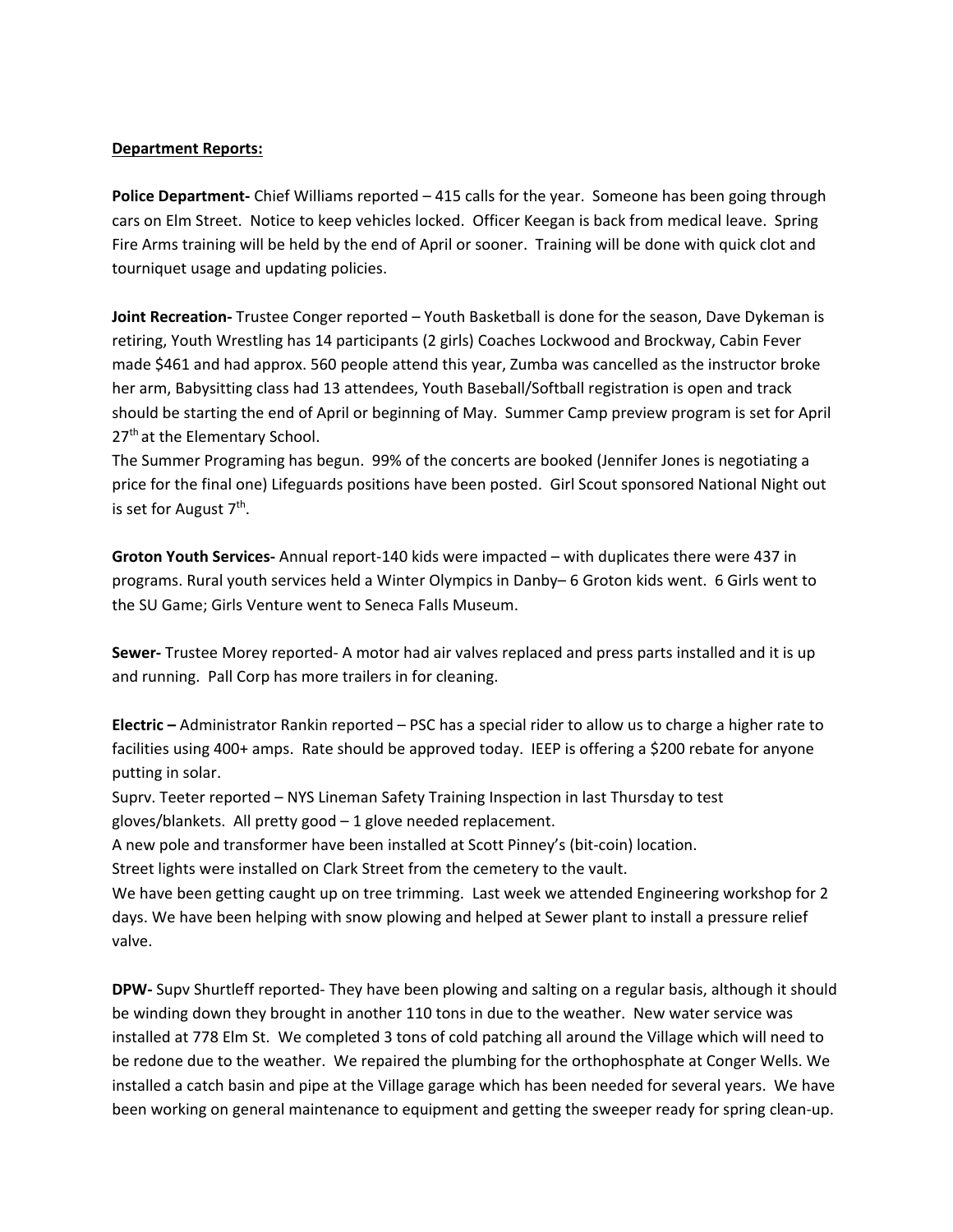## **Fire Department‐** Reported – 186 Ambulance calls and 30 Fire calls.

The Fire Department is due to go the Elementary School on March 31<sup>st</sup> at 9:30 for a presentation. 2 applications for membership were presented and recorded– Lisa Mascato – Conger Hose Company and Tom Bishop for the Citizens Hook and Ladder.

**Code Enforcer –** Attended the Planning Board Public Hearing today at 4:30 –Chatham Sheep Herding‐ Dave Galton. Had calls for Bee problems at DeMatteo's new place on Church Street. Dave Dematteo would like Specs on Sprinkler system required to be installed.

Attended a class – Case Laws – Schools need to abide by Village Laws – Discussion of their sign, they will need a variance as it is a flashing sign. The Sr. Center 200 W. South St. ‐ 3 handicap apartments have been renovated; new windows and doors.

Mayor Neville inquired about State Road Lights – OK if it is for Traffic Control – Informational signs are not supposed to be flashing.

**Public Comments‐** Liz Richey ‐

- 1‐ We have noticed some homes without house numbers, are they mandatory? Ben Nelson mentioned the Fire Department has blue reflective lettering available for sale. Mike Anderson states that it is a State code  $-4$ " letter or if 911 enhanced then 2  $\frac{1}{2}$  "We will add a mention on the Electric Bill.
- 2‐ Question did Power Plant go offline a few years ago? No this is not true.
- 3‐ Building of former fish farm producing yogurt or cheese? It is actually the Old Challenge building and is a Goat and Sheep cheese factory.
- 4‐ Questions about Jennifer's cost of Bands. This was clarified.
- 5‐ Thank You for all the beautiful plowing.

Trustee Jeff Evener took this time to comment that 11 years goes by fast, he thanked the following: Lee Shurtleff who convinced him to run for office, the Village office staff, LT Williams his first hire as Mayor, Chad & Steve for helping with the change of the leadership structure successfully, Chuck Rankin for his guidance, Dennis Toolan and Chris Neville 2 great Mayors, the Fire Department and the Board past and present. Best of Luck.

Trustee Conger made a motion declaring April as Fair Housing Month, 2<sup>nd</sup> by Trustee Morey, carried

Trustee Morey made a motion to set the date of the Annual Organizational Meeting on April 2<sup>nd</sup> at 6:45, 2<sup>nd</sup> Trustee Holl, carried.

Trustee Conger made a motion the hold a Public Hearing for the 2018-19 Tentative Budget on April 16<sup>th</sup> at 7:30pm, 2<sup>nd</sup> by Trustee Morey, carried.

We received a letter from Attorney Peter Elliott concerning the balance owed on a water bill for a property he was attempting to sell for a client. The amount owed is \$5,387.35. He states this is more than 10% of the value of the property and would like to know if the village would consider a reduction.